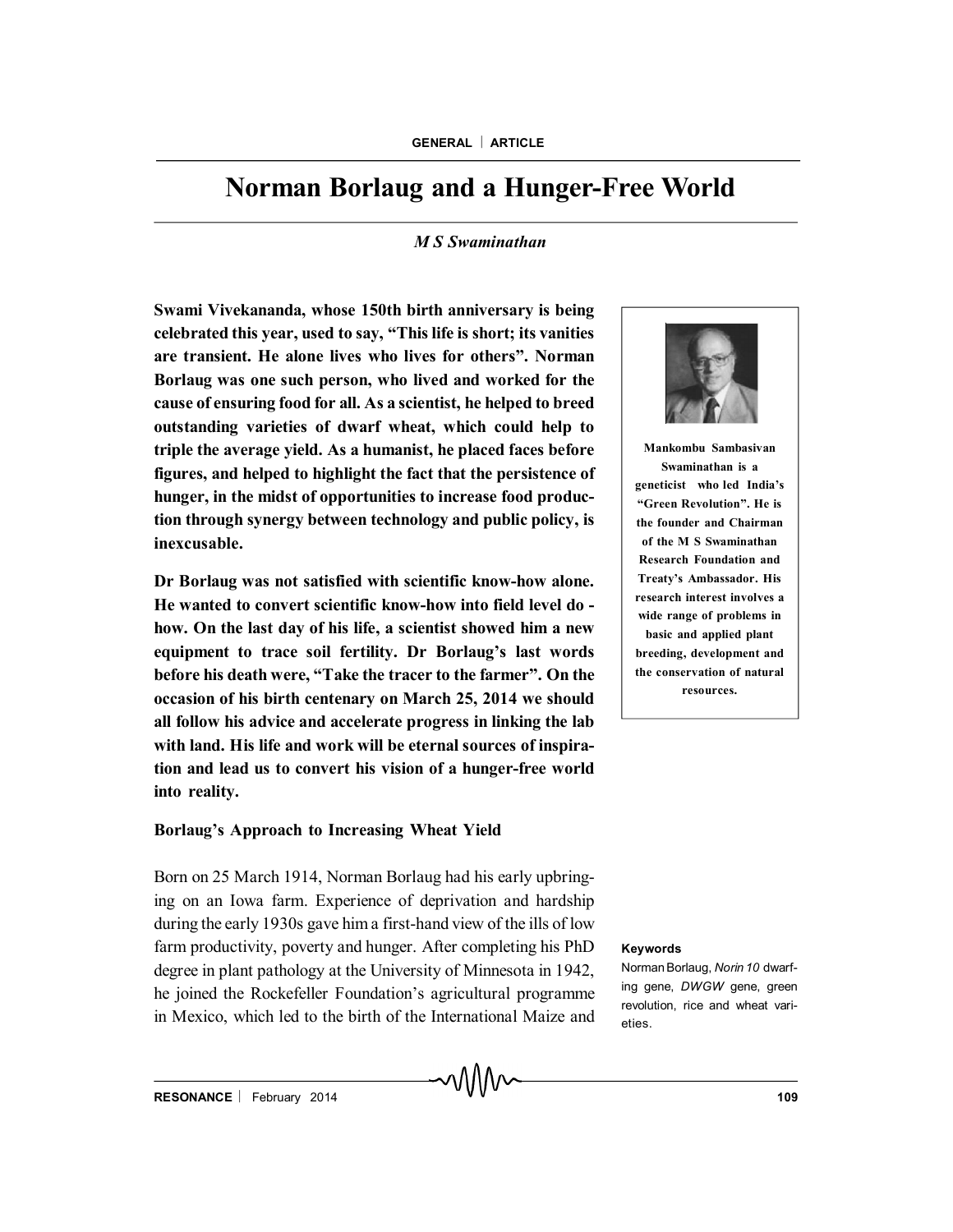Wheat Improvement Center (CIMMYT). There he began his work on wheat, with special emphasis on controlling the fungal disease called rust. He introduced a multipronged approach, including the development of composite varieties of wheat characterized by phenotypic identity but genotypic diversity in resisting different species of the pathogen.

Drawing on the availability of the *Norin 10*<sup>1</sup> dwarfing gene from Japan, Borlaug launched a programme in 1953 to breed semidwarf, high-yielding varieties of wheat that responded well to irrigation and fertilizers. Traditional wheat varieties are tall, and tend to topple over if grown in highly fertile soil. Conditions for good crop growth however, are also conducive to the spread of pathogens, so he intensified his research on combining high yield potential with disease resistance. Borlaug decided to adopt a 'shuttle' programme that involved growing different generations (F2, F3 and so on) under two diverse conditions – a summer crop in the cooler highlands near Mexico City and a winter crop in the warmer conditions of Sonora in northwest Mexico. This procedure led to the breeding of semi-dwarf, disease-resistant wheat strains with broad adaptation, such as Sonora 63, Sonora 64, Lerma Rojo 64 and Mayo 64. These varieties with a yield potential of 5–6 tonnes per hectare transformed in the 1960s wheat productivity in Mexico, followed by India and Pakistan. In 1966, in a strategy supported by Borlaug, India imported 18,000 tonnes of seeds of Lerma Rojo 64-A and a few other varieties from Mexico. The result was a jump in wheat production from 12 million tonnes in 1965 to 17 million tonnes in 1968. Similar results were obtained in rice, as a result of the introduction of the *Dee-gee-woo-gen* dwarfing gene<sup>2</sup> from China into tall varieties of *indica* rice at the International Rice Research Institute in the Philippines.

#### **Green Revolution,** *Norin 10* **and the Dwarf Genes**

The dwarf plant stature in the Mexican varieties developed by Borlaug as well as by others came from the Norin dwarfing gene identified by Gonziro Inazuka of the Norin Experiment Station,

<sup>1</sup> *Norin 10* plants are semi-dwarf wheat cultivar from experimental station in Iwate Prefecture, Japan. *Norin 10* is just 2 ft tall instead of four. *Norin 10* helped India and Pakistan to increase the productivity of crops during 'Green Revolution'.

<sup>2</sup> The *Dee-gee-woo-gen* rice plant was first identified in China and was characterized by its shorter height (~25% shorter compared to the parent it spontaneously originated from). Due to its non-lodging property, *DGWG* was used for breeding programme of high-yielding rice varieties, much as the way *Norin 10* variantwas used for wheat breeding. The *DGWG* character was later attributed to a molecular change in *SEMI DWARF 1* (*SD1*), a gene that encodes a gibberellic acid biosynthetic enzyme, GA20ox.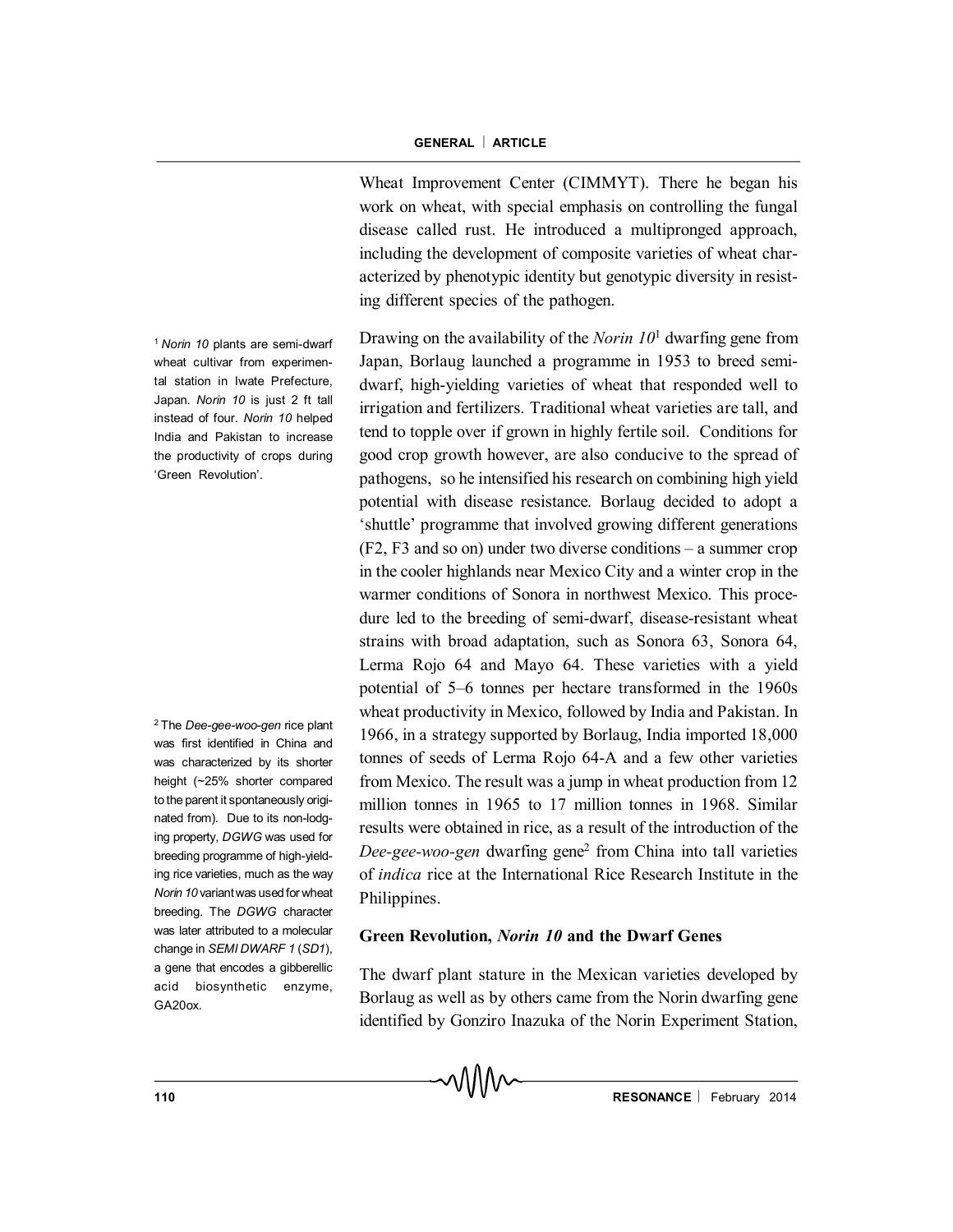Japan. The *Norin 10* dwarfing gene is also known in scientific literature as *Reduced height* (*Rht*) gene which may either be dominant or semi-dominant. Studies have shown that mutations in dwarfing genes lead to reduced sensitivity to the endogenous growth regulatory hormone gibberellins<sup>3,4</sup>. The semi-dominant mutant alleles *Rht-B1b* and *Rht-D1b* confer different grades of dwarfism. Thus the regulation of gibberellins is an important pathway for reducing plant height. In addition to Borlaug, Orville Vogel of Washington State University, US used the Rht gene effectively to breed the winter wheat Gaines, which held for a long time the world record for yield in wheat.

This Green Revolution, a term coined in 1968 by William Gaud, remains an astonishing phenomenon that not only boosts productivity but also saves land resources. For example, in 2013 India produced 95 million tonnes of wheat from 26 million hectares of land. At pre-Green Revolution yield levels, 95 million hectares would have been needed.

In 1984, Borlaug accepted a part-time professorship at Texas A&M University, where for more than 15 years he taught a graduate course in international agriculture.

## **Influence of Borlaug's Research on 'World Food Crisis'**

Borlaug's seminal research involved traditional breeding methods, but he was a great supporter of biotechnology research, including the use of recombinant DNA technology. He believed firmly in exploiting the new opportunities for creating novel genetic combinations to meet the challenges arising from climate change. He was also an advocate of 'public good' research, and argued for the free exchange of genetic material and the continuous development of germplasm by approaches such as hybridization between winter and spring wheats. In 2006, the Norman Borlaug Institute for International Agriculture was set up at Texas A&M to promote science-based solutions for the challenges facing global agriculture.

Norman Borlaug started his research career in agriculture in

<sup>3</sup> Gibberellins, which are plant hormones consists of a group of diterpenoid acids that function as plant growth regulators. They play an essential role in various developmental processes, few of them being stem elongation, germination, dormancy and flowering.

<sup>4</sup> Peng *et al*, 'Green revolution' genes encode mutant gibberellins response modulators. *Nature*, Vol.400, pp.256–261, 1999.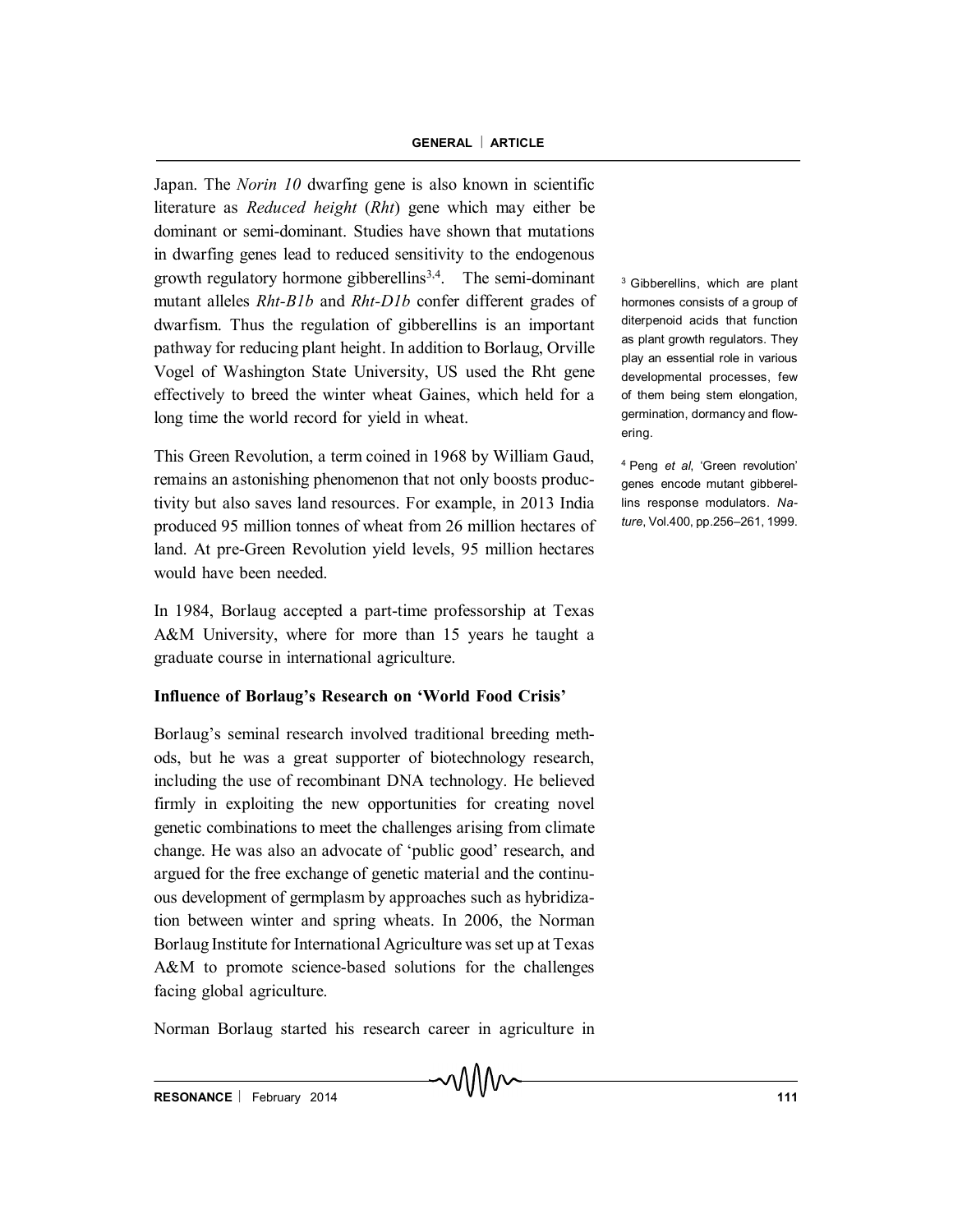**Severefamine** across the globe made Borlaug take a decision on the sustainability of small farms. In 1960, the introduction of Mexican semi-drawf varieties of wheat in India remarkably improved the feeding status.

Mexico at a time when the world was passing through a serious food crisis. During 1942–43, nearly 3 million people died of hunger during the great Bengal Famine. China also experienced widespread and severe famine during the 1950s. Famines were frequent in Ethiopia, the Sahelian region of Africa and many other parts of the developing world. It was in this background that Borlaug decided to look for a permanent solution to recurrent famines by harnessing science to increase the productivity, profitability and sustainability of small farms.

The work he did in Mexico during the 1950s in breeding semidwarf, rust-resistant wheat varieties and its extension to India, Pakistan and other countries during the 1960s brought about a total transformation in the possibility of achieving a balance between human numbers and the human capacity to produce food. Developing nations gained in self-confidence in their agricultural capability. He disproved the prophets of doom like Paul Paddock and William Paddock and Paul H Ehrlich and Anne H Ehrlich. Paul Paddock and William Paddock even advocated the application of the 'triage' principle in the selection of countries which should and should not be saved from starvation through American assistance. India was listed in such an analysis as a nation which can never feed itself.

The introduction of Mexican semi-dwarf varieties of wheat in India in the early 1960s helped not only to improve wheat production, but also led to the union of brain and brawn in rural areas. The enthusiasm generated by the new technology can be glimpsed in the following extract from an article I had written in the Illustrated Weekly of India in 1969:

*Brimming with enthusiasm, hard-working, skilled and determined, the Punjab farmer has been the backbone of the revolution. Revolutions are usually associated with the young, but in this revolution, age has been no obstacle to participation. Farmers, young and old, educated and uneducated, have easily taken to the new agronomy. It has been heart-warming to see young college graduates, retired officials, ex-armymen, illiterate*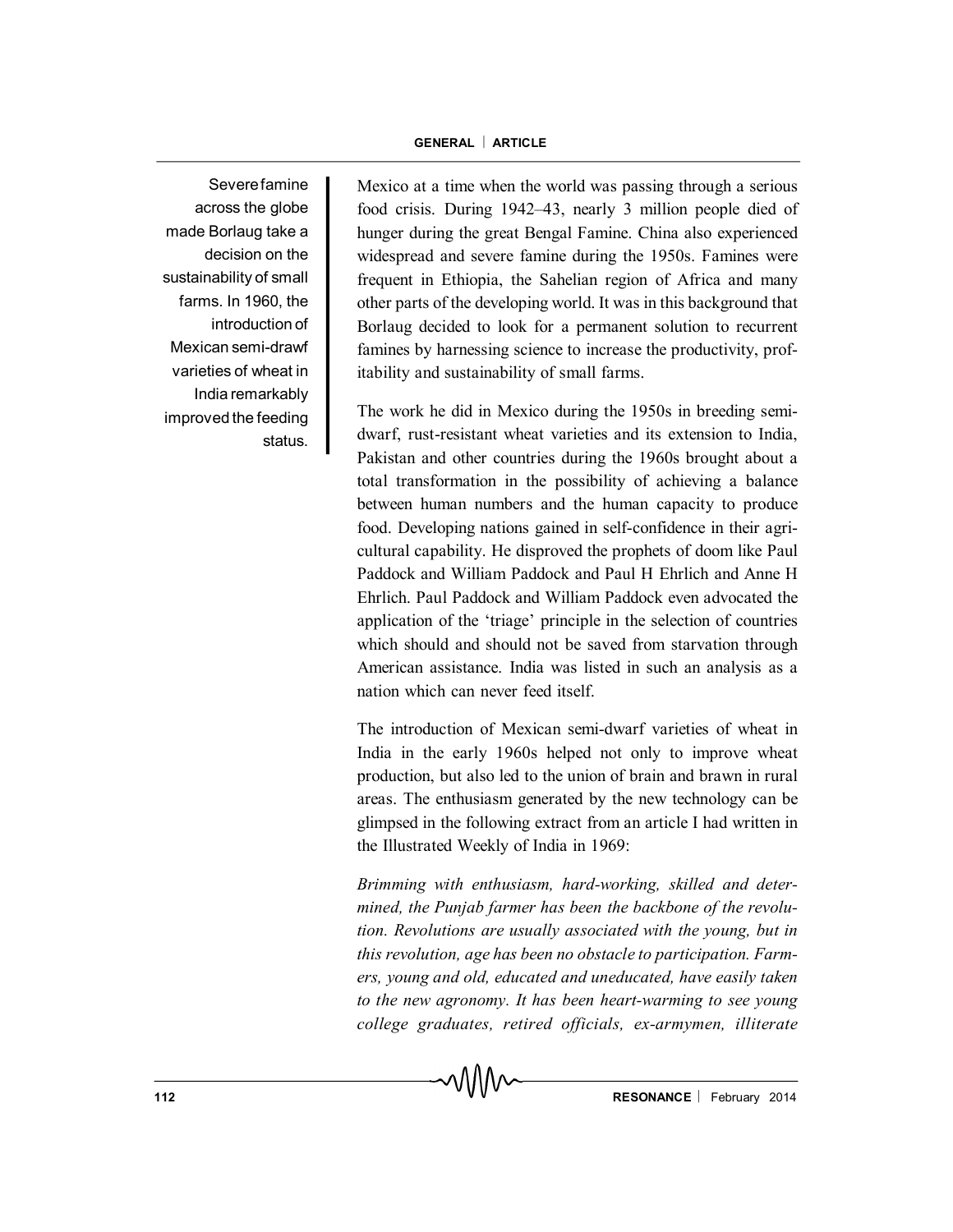*peasants and small farmers queuing up to get the new seeds. At least in the Punjab, the divorce between intellect and labour, which has been the bane of our agriculture, is vanishing.*

## **Borlaug's Working Principle**

The five principles Borlaug adopted, in his life, to quote his own words, were

- Give your best.
- Believe you can succeed.
- Face adversity squarely.
- Be confident, you will find the answers when problems arise.
- Then go out and win some bouts.

These principles have shaped the attitude and action of thousands of young farm scientists across the world. He applied these principles in the field of science and agricultural development, but I guess he developed them much earlier in the field of wrestling, judging from his induction into the Iowa Wrestling Hall of Fame in 2004.

## **Role of Borlaug in Determining the Future of Agriculture**

Having made a significant contribution to shaping the agricultural destiny of many countries in Asia and Latin America, Borlaug turned his attention to Africa in 1985. With support from President Jimmy Carter, the late Ryoichi Sasakawa, Yohei Sasakawa and the Nippon Foundation, he organized the Sasakawa Global 2000 programme. Numerous small-scale farmers were helped to double and triple the yield of maize, rice, sorghum, millet, wheat, cassava and grain legumes. Unfortunately, such spectacular results in demonstration plots did not lead to significant production gains at the national level, due to lack of infrastructure such as irrigation, roads, seed production and remunerative marketing systems. This made him exclaim, "Africa has the potential for a green revolution, but you cannot eat potential". The blend of professional skill, political action and farmers'

៱៱៲៶៱

Nippon Foundation was established in 1962 by late Ryoichi Sasakawa, a statesman and businessman. This foundation focuses on social welfare, public health and education along with other activities. Yohei Sasakawa, his son is the current chairman of this foundation.

Sasakawa Global 2000 is the country programs of the Sasakawa Africa Association (SAA). SAA work in close collaboration with national agricultural extension services across sub-Saharan Africa.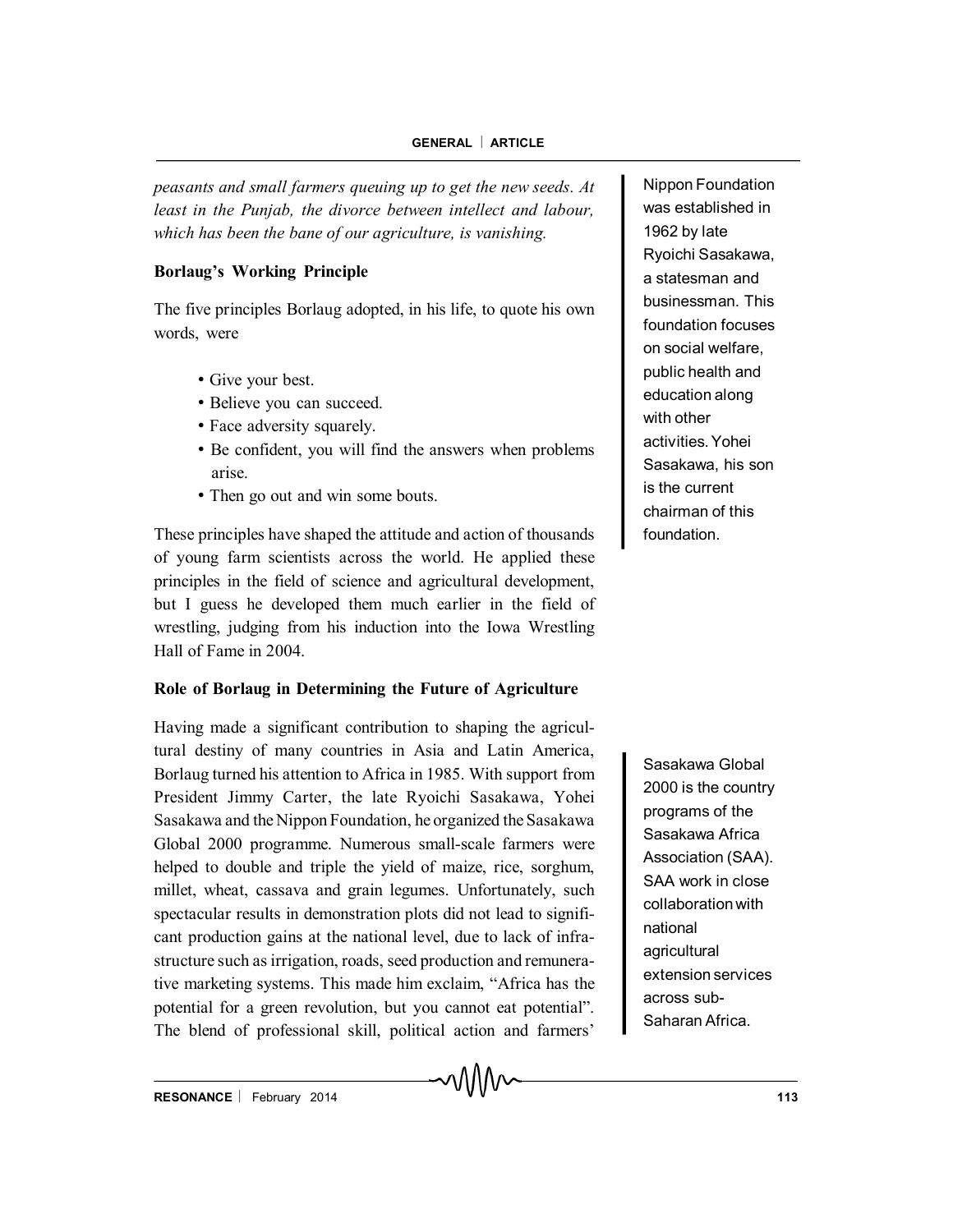World Food Prize was conceived by Nobel Peace Prize Laureate Norman Borlaug in 1985. This prize emphasizes the importance of sustainable food supply for every individual. enthusiasm needed to ignite another green revolution as in India was lacking in Africa at that time.

Concerned with the lack of adequate recognition for the contributions of farm and food scientists, he had the World Food Prize established in 1986, which he hoped would come to be regarded as the Nobel Prize for food and agriculture. Throughout his professional career, Borlaug spent time in training young scholars and researchers. This led him to promote the World Food Prize Youth Institute and its programme to help high school students' work in other countries in order to widen their understanding of the human condition. This usually became a lifechanging experience for them.

When Mahatma Gandhi died in January 1948, the then Prime Minister of India, Jawaharlal Nehru said, "The light has gone out of our life, but the light that shone in this country was no ordinary light. A thousand years later, that light will be seen in this country, the world will see it, and it will give solace to innumerable hearts. For that light represented the living, eternal truth, reminding us of the right path, drawing us from error, taking humankind to freedom from hunger and deprivation". The same can be said of Norman Borlaug. His repeated message that there was no time to relax until hunger became history will be heard as long as a single person is denied opportunity for a healthy and productive life because of malnutrition.

Norman Borlaug was a remarkable man who was supported by a remarkable family – wife Margaret, son William and daughter Jeanie and lovely grandchildren. His wife Margaret who died in 2007, to my mind, is the unsung heroine of the green revolution. Without her unwavering support, Borlaug might not have accomplished so much in his long and demanding career.

Borlaug was not only a great scientist but also a humanist full of compassion and love for fellow human beings, irrespective of race, religion, color or political belief. This is clear from his last spoken words on the night of Saturday, 12 September 2009.